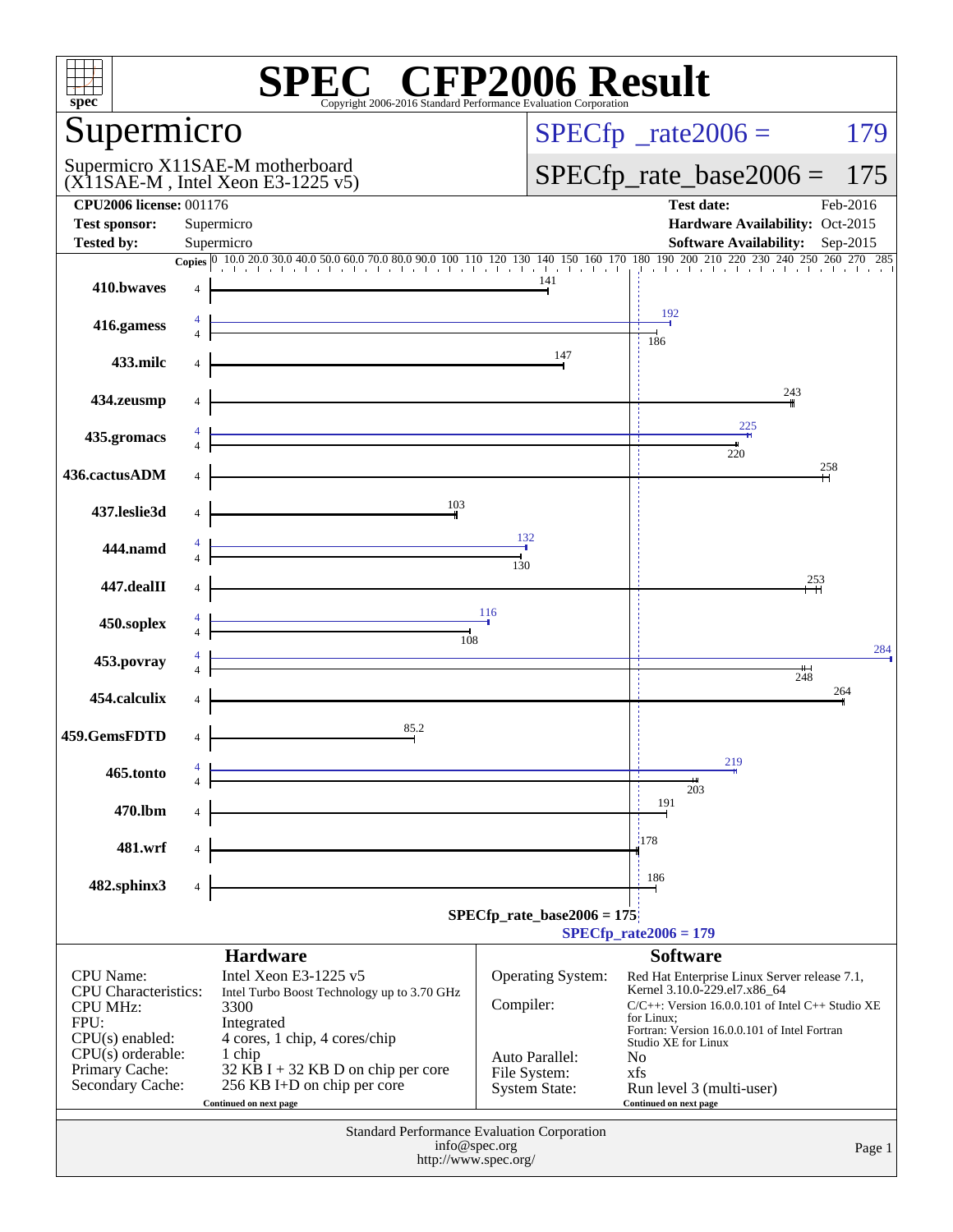

## Supermicro

(X11SAE-M , Intel Xeon E3-1225 v5) Supermicro X11SAE-M motherboard

 $SPECTp_rate2006 = 179$ 

#### [SPECfp\\_rate\\_base2006 =](http://www.spec.org/auto/cpu2006/Docs/result-fields.html#SPECfpratebase2006) 175

| <b>CPU2006 license: 001176</b> |                                    |                                 | <b>Test date:</b><br>Feb-2016               |  |  |  |
|--------------------------------|------------------------------------|---------------------------------|---------------------------------------------|--|--|--|
| <b>Test sponsor:</b>           | Supermicro                         | Hardware Availability: Oct-2015 |                                             |  |  |  |
| <b>Tested by:</b>              | Supermicro                         |                                 | <b>Software Availability:</b><br>$Sep-2015$ |  |  |  |
| L3 Cache:                      | 8 MB I+D on chip per chip          | <b>Base Pointers:</b>           | $32/64$ -bit                                |  |  |  |
| Other Cache:                   | None                               | Peak Pointers:                  | $32/64$ -bit                                |  |  |  |
| Memory:                        | 32 GB (2 x 16 GB 2Rx8 PC4-2133P-E) | Other Software:                 | None                                        |  |  |  |
| Disk Subsystem:                | 1 x 400 GB SATA III SSD            |                                 |                                             |  |  |  |
| Other Hardware:                | None                               |                                 |                                             |  |  |  |

| <b>Results Table</b>                                                                                     |               |                |       |                |       |                |       |                          |                |              |                |              |                |              |
|----------------------------------------------------------------------------------------------------------|---------------|----------------|-------|----------------|-------|----------------|-------|--------------------------|----------------|--------------|----------------|--------------|----------------|--------------|
|                                                                                                          | <b>Base</b>   |                |       | <b>Peak</b>    |       |                |       |                          |                |              |                |              |                |              |
| <b>Benchmark</b>                                                                                         | <b>Copies</b> | <b>Seconds</b> | Ratio | <b>Seconds</b> | Ratio | <b>Seconds</b> | Ratio | <b>Copies</b>            | <b>Seconds</b> | <b>Ratio</b> | <b>Seconds</b> | <b>Ratio</b> | <b>Seconds</b> | <b>Ratio</b> |
| 410.bwayes                                                                                               |               | 386            | 141   | 385            | 141   | 386            | 141   |                          | 386            | 141          | 385            | 141          | 386            | 141          |
| 416.gamess                                                                                               | 4             | 420            | 186   | 420            | 186   | 420            | 187   | $\overline{4}$           | 408            | 192          | 408            | 192          | 408            | <u>192</u>   |
| $433$ .milc                                                                                              | 4             | 249            | 147   | 249            | 147   | 250            | 147   | $\overline{4}$           | 249            | 147          | 249            | 147          | 250            | 147          |
| 434.zeusmp                                                                                               | 4             | 150            | 242   | 150            | 243   | 149            | 244   | $\overline{\mathcal{A}}$ | 150            | 242          | 150            | 243          | 149            | 244          |
| 435.gromacs                                                                                              | Δ             | 130            | 220   | 130            | 219   | 130            | 220   | $\Delta$                 | 126            | 226          | 127            | 225          | 127            | 224          |
| 436.cactusADM                                                                                            | 4             | 187            | 256   | 185            | 258   | 185            | 258   | $\overline{4}$           | 187            | 256          | 185            | 258          | 185            | 258          |
| 437.leslie3d                                                                                             | 4             | 365            | 103   | 366            | 103   | 369            | 102   |                          | 365            | 103          | 366            | 103          | 369            | 102          |
| 444.namd                                                                                                 | 4             | 248            | 129   | 247            | 130   | 247            | 130   | $\Delta$                 | 244            | 131          | 243            | 132          | 243            | <u>132</u>   |
| 447.dealII                                                                                               | 4             | 180            | 255   | 181            | 253   | 184            | 248   | $\overline{4}$           | 180            | 255          | 181            | 253          | 184            | 248          |
| $450$ .soplex                                                                                            | Δ             | 308            | 108   | 308            | 108   | 308            | 108   |                          | 288            | 116          | 287            | 116          | 288            | <b>116</b>   |
| 453.povray                                                                                               |               | 85.8           | 248   | 86.1           | 247   | 84.8           | 251   | $\overline{4}$           | 74.9           | 284          | 74.8           | 285          | 75.0           | 284          |
| 454.calculix                                                                                             | 4             | 125            | 264   | 125            | 264   | 125            | 264   | 4                        | 125            | 264          | 125            | 264          | 125            | 264          |
| 459.GemsFDTD                                                                                             | 4             | 498            | 85.2  | 499            | 85.1  | 498            | 85.2  | $\overline{\mathcal{A}}$ | 498            | 85.2         | 499            | 85.1         | 498            | 85.2         |
| 465.tonto                                                                                                | 4             | 195            | 201   | 193            | 204   | 194            | 203   | 4                        | 180            | 218          | 179            | 220          | <b>180</b>     | 219          |
| 470.1bm                                                                                                  | Δ             | 289            | 190   | 288            | 191   | 288            | 191   | $\overline{4}$           | 289            | 190          | 288            | 191          | 288            | 191          |
| 481.wrf                                                                                                  | 4             | 250            | 178   | 251            | 178   | 250            | 179   |                          | 250            | 178          | 251            | 178          | 250            | 179          |
| $482$ .sphinx $3$                                                                                        | 4             | 419            | 186   | 419            | 186   | 419            | 186   | $\overline{A}$           | 419            | 186          | 419            | 186          | 419            | 186          |
| Results appear in the order in which they were run. Bold underlined text indicates a median measurement. |               |                |       |                |       |                |       |                          |                |              |                |              |                |              |

#### **[Submit Notes](http://www.spec.org/auto/cpu2006/Docs/result-fields.html#SubmitNotes)**

 The taskset mechanism was used to bind copies to processors. The config file option 'submit' was used to generate taskset commands to bind each copy to a specific processor. For details, please see the config file.

#### **[Operating System Notes](http://www.spec.org/auto/cpu2006/Docs/result-fields.html#OperatingSystemNotes)**

Stack size set to unlimited using "ulimit -s unlimited"

#### **[Platform Notes](http://www.spec.org/auto/cpu2006/Docs/result-fields.html#PlatformNotes)**

As tested, the system used a Supermicro CSE-731i-300B chassis. The chassis is configured with 2 PWS-305-PQ redundant power supply, 1 SNK-P0046A4 heatsink, as well as 1 FAN-0108L4 rear cooling fan.

Continued on next page

Standard Performance Evaluation Corporation [info@spec.org](mailto:info@spec.org) <http://www.spec.org/>

Page 2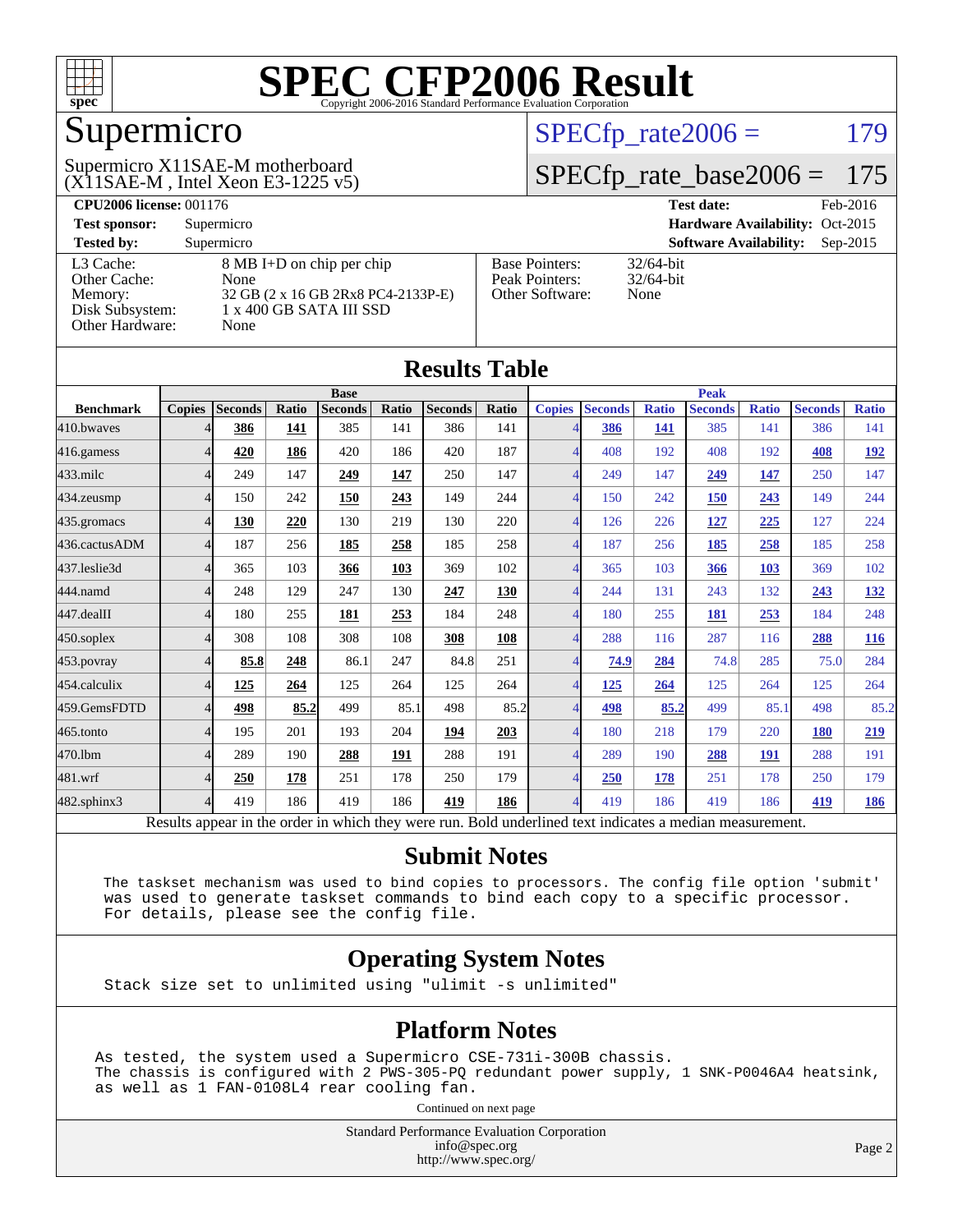

#### Supermicro

 $SPECfp_rate2006 = 179$  $SPECfp_rate2006 = 179$ 

(X11SAE-M , Intel Xeon E3-1225 v5) Supermicro X11SAE-M motherboard

[SPECfp\\_rate\\_base2006 =](http://www.spec.org/auto/cpu2006/Docs/result-fields.html#SPECfpratebase2006) 175

**[CPU2006 license:](http://www.spec.org/auto/cpu2006/Docs/result-fields.html#CPU2006license)** 001176 **[Test date:](http://www.spec.org/auto/cpu2006/Docs/result-fields.html#Testdate)** Feb-2016 **[Test sponsor:](http://www.spec.org/auto/cpu2006/Docs/result-fields.html#Testsponsor)** Supermicro Supermicro **[Hardware Availability:](http://www.spec.org/auto/cpu2006/Docs/result-fields.html#HardwareAvailability)** Oct-2015 **[Tested by:](http://www.spec.org/auto/cpu2006/Docs/result-fields.html#Testedby)** Supermicro **Supermicro [Software Availability:](http://www.spec.org/auto/cpu2006/Docs/result-fields.html#SoftwareAvailability)** Sep-2015

#### **[Platform Notes \(Continued\)](http://www.spec.org/auto/cpu2006/Docs/result-fields.html#PlatformNotes)**

Standard Performance Evaluation Corporation [info@spec.org](mailto:info@spec.org) <http://www.spec.org/> Page 3 Sysinfo program /usr/cpu2006/config/sysinfo.rev6914 \$Rev: 6914 \$ \$Date:: 2014-06-25 #\$ e3fbb8667b5a285932ceab81e28219e1 running on X10SRA-01 Thu Feb 4 11:33:22 2016 This section contains SUT (System Under Test) info as seen by some common utilities. To remove or add to this section, see: <http://www.spec.org/cpu2006/Docs/config.html#sysinfo> From /proc/cpuinfo model name : Intel(R) Xeon(R) CPU E3-1225 v5 @ 3.30GHz 1 "physical id"s (chips) 4 "processors" cores, siblings (Caution: counting these is hw and system dependent. The following excerpts from /proc/cpuinfo might not be reliable. Use with caution.) cpu cores : 4 siblings : 4 physical 0: cores 0 1 2 3 cache size : 8192 KB From /proc/meminfo MemTotal: 32719784 kB HugePages\_Total: 0 Hugepagesize: 2048 kB From /etc/\*release\* /etc/\*version\* os-release: NAME="Red Hat Enterprise Linux Server" VERSION="7.1 (Maipo)" ID="rhel" ID\_LIKE="fedora" VERSION\_ID="7.1" PRETTY\_NAME="Red Hat Enterprise Linux Server 7.1 (Maipo)" ANSI\_COLOR="0;31" CPE\_NAME="cpe:/o:redhat:enterprise\_linux:7.1:GA:server" redhat-release: Red Hat Enterprise Linux Server release 7.1 (Maipo) system-release: Red Hat Enterprise Linux Server release 7.1 (Maipo) system-release-cpe: cpe:/o:redhat:enterprise\_linux:7.1:ga:server uname -a: Linux X10SRA-01 3.10.0-229.el7.x86\_64 #1 SMP Thu Jan 29 18:37:38 EST 2015 x86\_64 x86\_64 x86\_64 GNU/Linux run-level 3 Feb 3 21:54 SPEC is set to: /usr/cpu2006<br>Filesystem Type Size Filesystem Type Size Used Avail Use% Mounted on<br>/dev/sda2 xfs 183G 9.4G 174G 6% / xfs 183G 9.4G 174G 6% / Additional information from dmidecode: Warning: Use caution when you interpret this section. The 'dmidecode' program reads system data which is "intended to allow hardware to be accurately Continued on next page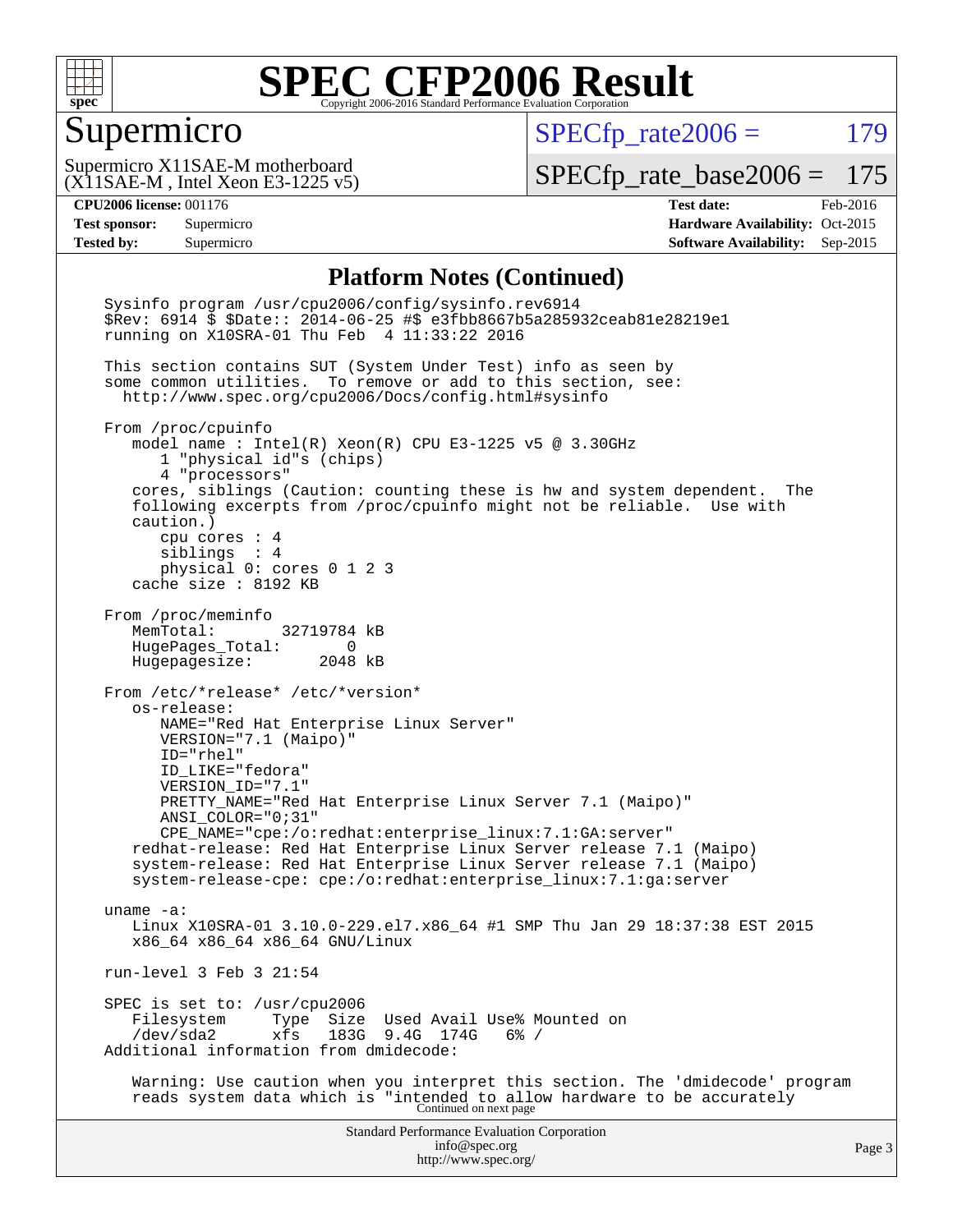

#### Supermicro

 $SPECTp\_rate2006 = 179$ 

(X11SAE-M , Intel Xeon E3-1225 v5) Supermicro X11SAE-M motherboard

[SPECfp\\_rate\\_base2006 =](http://www.spec.org/auto/cpu2006/Docs/result-fields.html#SPECfpratebase2006) 175

**[CPU2006 license:](http://www.spec.org/auto/cpu2006/Docs/result-fields.html#CPU2006license)** 001176 **[Test date:](http://www.spec.org/auto/cpu2006/Docs/result-fields.html#Testdate)** Feb-2016 **[Test sponsor:](http://www.spec.org/auto/cpu2006/Docs/result-fields.html#Testsponsor)** Supermicro Supermicro **[Hardware Availability:](http://www.spec.org/auto/cpu2006/Docs/result-fields.html#HardwareAvailability)** Oct-2015 **[Tested by:](http://www.spec.org/auto/cpu2006/Docs/result-fields.html#Testedby)** Supermicro **Supermicro [Software Availability:](http://www.spec.org/auto/cpu2006/Docs/result-fields.html#SoftwareAvailability)** Sep-2015

#### **[Platform Notes \(Continued\)](http://www.spec.org/auto/cpu2006/Docs/result-fields.html#PlatformNotes)**

 determined", but the intent may not be met, as there are frequent changes to hardware, firmware, and the "DMTF SMBIOS" standard.

 BIOS American Megatrends Inc. 1.0a 12/21/2015 Memory: 2x Not Specified Not Specified 2x Samsung M391A2K43BB1-CPB 16 GB 2 rank 2133 MHz

(End of data from sysinfo program)

#### **[General Notes](http://www.spec.org/auto/cpu2006/Docs/result-fields.html#GeneralNotes)**

Environment variables set by runspec before the start of the run: LD LIBRARY\_PATH = "/usr/cpu2006/libs/32:/usr/cpu2006/libs/64:/usr/cpu2006/sh"

 Binaries compiled on a system with 1x Intel Core i5-4670K CPU + 32GB memory using RedHat EL 7.1 Transparent Huge Pages enabled with: echo always > /sys/kernel/mm/transparent\_hugepage/enabled

**[Base Compiler Invocation](http://www.spec.org/auto/cpu2006/Docs/result-fields.html#BaseCompilerInvocation)**

[C benchmarks](http://www.spec.org/auto/cpu2006/Docs/result-fields.html#Cbenchmarks):  $icc$   $-m64$ 

[C++ benchmarks:](http://www.spec.org/auto/cpu2006/Docs/result-fields.html#CXXbenchmarks) [icpc -m64](http://www.spec.org/cpu2006/results/res2016q1/cpu2006-20160307-39283.flags.html#user_CXXbase_intel_icpc_64bit_bedb90c1146cab66620883ef4f41a67e)

[Fortran benchmarks](http://www.spec.org/auto/cpu2006/Docs/result-fields.html#Fortranbenchmarks): [ifort -m64](http://www.spec.org/cpu2006/results/res2016q1/cpu2006-20160307-39283.flags.html#user_FCbase_intel_ifort_64bit_ee9d0fb25645d0210d97eb0527dcc06e)

[Benchmarks using both Fortran and C](http://www.spec.org/auto/cpu2006/Docs/result-fields.html#BenchmarksusingbothFortranandC): [icc -m64](http://www.spec.org/cpu2006/results/res2016q1/cpu2006-20160307-39283.flags.html#user_CC_FCbase_intel_icc_64bit_0b7121f5ab7cfabee23d88897260401c) [ifort -m64](http://www.spec.org/cpu2006/results/res2016q1/cpu2006-20160307-39283.flags.html#user_CC_FCbase_intel_ifort_64bit_ee9d0fb25645d0210d97eb0527dcc06e)

### **[Base Portability Flags](http://www.spec.org/auto/cpu2006/Docs/result-fields.html#BasePortabilityFlags)**

 410.bwaves: [-DSPEC\\_CPU\\_LP64](http://www.spec.org/cpu2006/results/res2016q1/cpu2006-20160307-39283.flags.html#suite_basePORTABILITY410_bwaves_DSPEC_CPU_LP64) 416.gamess: [-DSPEC\\_CPU\\_LP64](http://www.spec.org/cpu2006/results/res2016q1/cpu2006-20160307-39283.flags.html#suite_basePORTABILITY416_gamess_DSPEC_CPU_LP64) 433.milc: [-DSPEC\\_CPU\\_LP64](http://www.spec.org/cpu2006/results/res2016q1/cpu2006-20160307-39283.flags.html#suite_basePORTABILITY433_milc_DSPEC_CPU_LP64) 434.zeusmp: [-DSPEC\\_CPU\\_LP64](http://www.spec.org/cpu2006/results/res2016q1/cpu2006-20160307-39283.flags.html#suite_basePORTABILITY434_zeusmp_DSPEC_CPU_LP64) 435.gromacs: [-DSPEC\\_CPU\\_LP64](http://www.spec.org/cpu2006/results/res2016q1/cpu2006-20160307-39283.flags.html#suite_basePORTABILITY435_gromacs_DSPEC_CPU_LP64) [-nofor\\_main](http://www.spec.org/cpu2006/results/res2016q1/cpu2006-20160307-39283.flags.html#user_baseLDPORTABILITY435_gromacs_f-nofor_main) 436.cactusADM: [-DSPEC\\_CPU\\_LP64](http://www.spec.org/cpu2006/results/res2016q1/cpu2006-20160307-39283.flags.html#suite_basePORTABILITY436_cactusADM_DSPEC_CPU_LP64) [-nofor\\_main](http://www.spec.org/cpu2006/results/res2016q1/cpu2006-20160307-39283.flags.html#user_baseLDPORTABILITY436_cactusADM_f-nofor_main) 437.leslie3d: [-DSPEC\\_CPU\\_LP64](http://www.spec.org/cpu2006/results/res2016q1/cpu2006-20160307-39283.flags.html#suite_basePORTABILITY437_leslie3d_DSPEC_CPU_LP64) 444.namd: [-DSPEC\\_CPU\\_LP64](http://www.spec.org/cpu2006/results/res2016q1/cpu2006-20160307-39283.flags.html#suite_basePORTABILITY444_namd_DSPEC_CPU_LP64) 447.dealII: [-DSPEC\\_CPU\\_LP64](http://www.spec.org/cpu2006/results/res2016q1/cpu2006-20160307-39283.flags.html#suite_basePORTABILITY447_dealII_DSPEC_CPU_LP64) 450.soplex: [-DSPEC\\_CPU\\_LP64](http://www.spec.org/cpu2006/results/res2016q1/cpu2006-20160307-39283.flags.html#suite_basePORTABILITY450_soplex_DSPEC_CPU_LP64)

Continued on next page

Standard Performance Evaluation Corporation [info@spec.org](mailto:info@spec.org) <http://www.spec.org/>

Page 4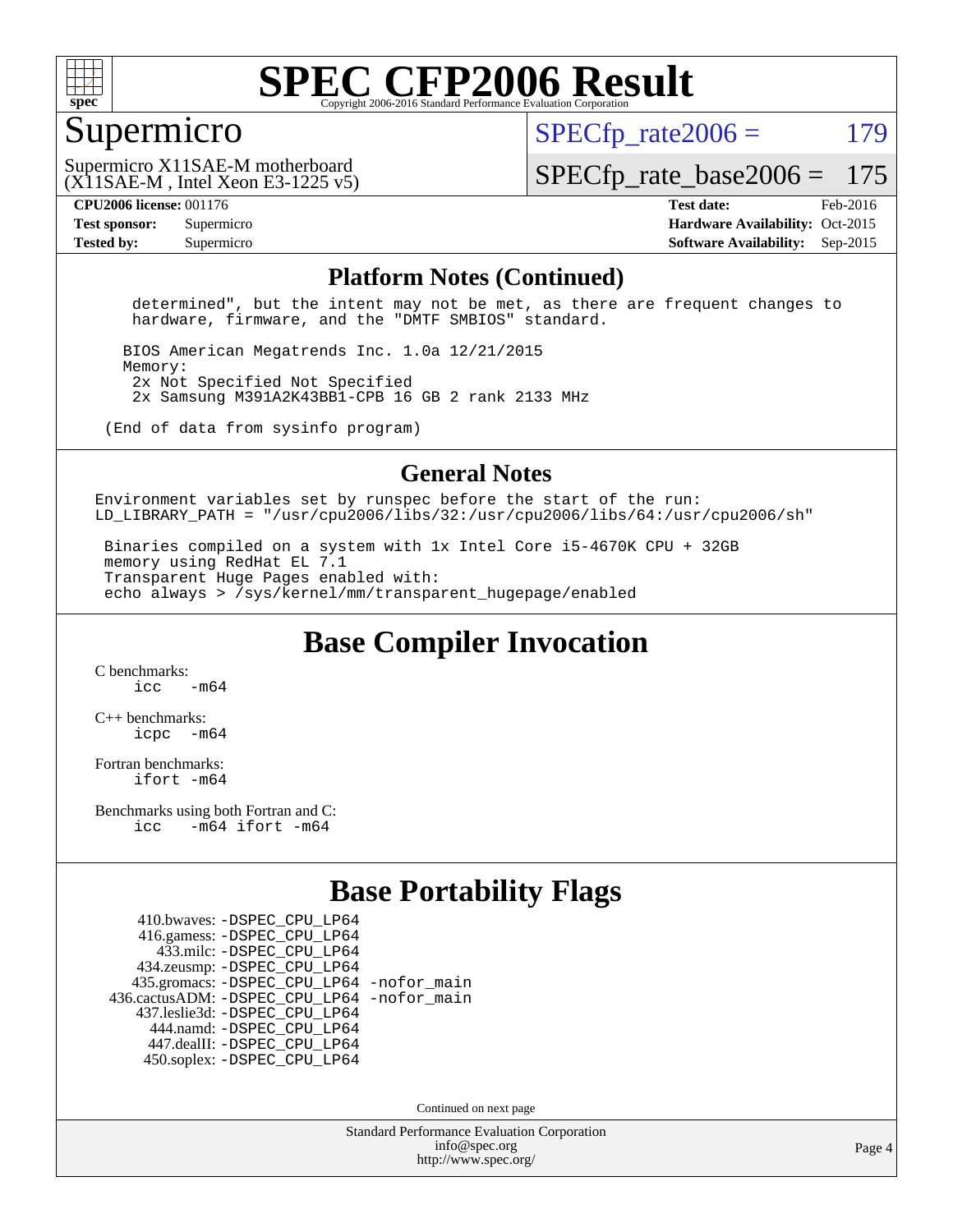

### Supermicro

 $SPECTp\_rate2006 = 179$ 

(X11SAE-M , Intel Xeon E3-1225 v5) Supermicro X11SAE-M motherboard

[SPECfp\\_rate\\_base2006 =](http://www.spec.org/auto/cpu2006/Docs/result-fields.html#SPECfpratebase2006) 175

**[CPU2006 license:](http://www.spec.org/auto/cpu2006/Docs/result-fields.html#CPU2006license)** 001176 **[Test date:](http://www.spec.org/auto/cpu2006/Docs/result-fields.html#Testdate)** Feb-2016 **[Test sponsor:](http://www.spec.org/auto/cpu2006/Docs/result-fields.html#Testsponsor)** Supermicro Supermicro **[Hardware Availability:](http://www.spec.org/auto/cpu2006/Docs/result-fields.html#HardwareAvailability)** Oct-2015 **[Tested by:](http://www.spec.org/auto/cpu2006/Docs/result-fields.html#Testedby)** Supermicro **Supermicro [Software Availability:](http://www.spec.org/auto/cpu2006/Docs/result-fields.html#SoftwareAvailability)** Sep-2015

### **[Base Portability Flags \(Continued\)](http://www.spec.org/auto/cpu2006/Docs/result-fields.html#BasePortabilityFlags)**

 453.povray: [-DSPEC\\_CPU\\_LP64](http://www.spec.org/cpu2006/results/res2016q1/cpu2006-20160307-39283.flags.html#suite_basePORTABILITY453_povray_DSPEC_CPU_LP64) 454.calculix: [-DSPEC\\_CPU\\_LP64](http://www.spec.org/cpu2006/results/res2016q1/cpu2006-20160307-39283.flags.html#suite_basePORTABILITY454_calculix_DSPEC_CPU_LP64) [-nofor\\_main](http://www.spec.org/cpu2006/results/res2016q1/cpu2006-20160307-39283.flags.html#user_baseLDPORTABILITY454_calculix_f-nofor_main) 459.GemsFDTD: [-DSPEC\\_CPU\\_LP64](http://www.spec.org/cpu2006/results/res2016q1/cpu2006-20160307-39283.flags.html#suite_basePORTABILITY459_GemsFDTD_DSPEC_CPU_LP64)

 465.tonto: [-DSPEC\\_CPU\\_LP64](http://www.spec.org/cpu2006/results/res2016q1/cpu2006-20160307-39283.flags.html#suite_basePORTABILITY465_tonto_DSPEC_CPU_LP64) 470.lbm: [-DSPEC\\_CPU\\_LP64](http://www.spec.org/cpu2006/results/res2016q1/cpu2006-20160307-39283.flags.html#suite_basePORTABILITY470_lbm_DSPEC_CPU_LP64)

 481.wrf: [-DSPEC\\_CPU\\_LP64](http://www.spec.org/cpu2006/results/res2016q1/cpu2006-20160307-39283.flags.html#suite_basePORTABILITY481_wrf_DSPEC_CPU_LP64) [-DSPEC\\_CPU\\_CASE\\_FLAG](http://www.spec.org/cpu2006/results/res2016q1/cpu2006-20160307-39283.flags.html#b481.wrf_baseCPORTABILITY_DSPEC_CPU_CASE_FLAG) [-DSPEC\\_CPU\\_LINUX](http://www.spec.org/cpu2006/results/res2016q1/cpu2006-20160307-39283.flags.html#b481.wrf_baseCPORTABILITY_DSPEC_CPU_LINUX) 482.sphinx3: [-DSPEC\\_CPU\\_LP64](http://www.spec.org/cpu2006/results/res2016q1/cpu2006-20160307-39283.flags.html#suite_basePORTABILITY482_sphinx3_DSPEC_CPU_LP64)

#### **[Base Optimization Flags](http://www.spec.org/auto/cpu2006/Docs/result-fields.html#BaseOptimizationFlags)**

[C benchmarks](http://www.spec.org/auto/cpu2006/Docs/result-fields.html#Cbenchmarks):

[-xCORE-AVX2](http://www.spec.org/cpu2006/results/res2016q1/cpu2006-20160307-39283.flags.html#user_CCbase_f-xAVX2_5f5fc0cbe2c9f62c816d3e45806c70d7) [-ipo](http://www.spec.org/cpu2006/results/res2016q1/cpu2006-20160307-39283.flags.html#user_CCbase_f-ipo) [-O3](http://www.spec.org/cpu2006/results/res2016q1/cpu2006-20160307-39283.flags.html#user_CCbase_f-O3) [-no-prec-div](http://www.spec.org/cpu2006/results/res2016q1/cpu2006-20160307-39283.flags.html#user_CCbase_f-no-prec-div) [-opt-prefetch](http://www.spec.org/cpu2006/results/res2016q1/cpu2006-20160307-39283.flags.html#user_CCbase_f-opt-prefetch) [-auto-p32](http://www.spec.org/cpu2006/results/res2016q1/cpu2006-20160307-39283.flags.html#user_CCbase_f-auto-p32) [-ansi-alias](http://www.spec.org/cpu2006/results/res2016q1/cpu2006-20160307-39283.flags.html#user_CCbase_f-ansi-alias) [-opt-mem-layout-trans=3](http://www.spec.org/cpu2006/results/res2016q1/cpu2006-20160307-39283.flags.html#user_CCbase_f-opt-mem-layout-trans_a7b82ad4bd7abf52556d4961a2ae94d5)

[C++ benchmarks:](http://www.spec.org/auto/cpu2006/Docs/result-fields.html#CXXbenchmarks)

[-xCORE-AVX2](http://www.spec.org/cpu2006/results/res2016q1/cpu2006-20160307-39283.flags.html#user_CXXbase_f-xAVX2_5f5fc0cbe2c9f62c816d3e45806c70d7) [-ipo](http://www.spec.org/cpu2006/results/res2016q1/cpu2006-20160307-39283.flags.html#user_CXXbase_f-ipo) [-O3](http://www.spec.org/cpu2006/results/res2016q1/cpu2006-20160307-39283.flags.html#user_CXXbase_f-O3) [-no-prec-div](http://www.spec.org/cpu2006/results/res2016q1/cpu2006-20160307-39283.flags.html#user_CXXbase_f-no-prec-div) [-opt-prefetch](http://www.spec.org/cpu2006/results/res2016q1/cpu2006-20160307-39283.flags.html#user_CXXbase_f-opt-prefetch) [-auto-p32](http://www.spec.org/cpu2006/results/res2016q1/cpu2006-20160307-39283.flags.html#user_CXXbase_f-auto-p32) [-ansi-alias](http://www.spec.org/cpu2006/results/res2016q1/cpu2006-20160307-39283.flags.html#user_CXXbase_f-ansi-alias) [-opt-mem-layout-trans=3](http://www.spec.org/cpu2006/results/res2016q1/cpu2006-20160307-39283.flags.html#user_CXXbase_f-opt-mem-layout-trans_a7b82ad4bd7abf52556d4961a2ae94d5)

[Fortran benchmarks](http://www.spec.org/auto/cpu2006/Docs/result-fields.html#Fortranbenchmarks): [-xCORE-AVX2](http://www.spec.org/cpu2006/results/res2016q1/cpu2006-20160307-39283.flags.html#user_FCbase_f-xAVX2_5f5fc0cbe2c9f62c816d3e45806c70d7) [-ipo](http://www.spec.org/cpu2006/results/res2016q1/cpu2006-20160307-39283.flags.html#user_FCbase_f-ipo) [-O3](http://www.spec.org/cpu2006/results/res2016q1/cpu2006-20160307-39283.flags.html#user_FCbase_f-O3) [-no-prec-div](http://www.spec.org/cpu2006/results/res2016q1/cpu2006-20160307-39283.flags.html#user_FCbase_f-no-prec-div) [-opt-prefetch](http://www.spec.org/cpu2006/results/res2016q1/cpu2006-20160307-39283.flags.html#user_FCbase_f-opt-prefetch)

[Benchmarks using both Fortran and C](http://www.spec.org/auto/cpu2006/Docs/result-fields.html#BenchmarksusingbothFortranandC): [-xCORE-AVX2](http://www.spec.org/cpu2006/results/res2016q1/cpu2006-20160307-39283.flags.html#user_CC_FCbase_f-xAVX2_5f5fc0cbe2c9f62c816d3e45806c70d7) [-ipo](http://www.spec.org/cpu2006/results/res2016q1/cpu2006-20160307-39283.flags.html#user_CC_FCbase_f-ipo) [-O3](http://www.spec.org/cpu2006/results/res2016q1/cpu2006-20160307-39283.flags.html#user_CC_FCbase_f-O3) [-no-prec-div](http://www.spec.org/cpu2006/results/res2016q1/cpu2006-20160307-39283.flags.html#user_CC_FCbase_f-no-prec-div) [-opt-prefetch](http://www.spec.org/cpu2006/results/res2016q1/cpu2006-20160307-39283.flags.html#user_CC_FCbase_f-opt-prefetch) [-auto-p32](http://www.spec.org/cpu2006/results/res2016q1/cpu2006-20160307-39283.flags.html#user_CC_FCbase_f-auto-p32) [-ansi-alias](http://www.spec.org/cpu2006/results/res2016q1/cpu2006-20160307-39283.flags.html#user_CC_FCbase_f-ansi-alias) [-opt-mem-layout-trans=3](http://www.spec.org/cpu2006/results/res2016q1/cpu2006-20160307-39283.flags.html#user_CC_FCbase_f-opt-mem-layout-trans_a7b82ad4bd7abf52556d4961a2ae94d5)

### **[Peak Compiler Invocation](http://www.spec.org/auto/cpu2006/Docs/result-fields.html#PeakCompilerInvocation)**

[C benchmarks](http://www.spec.org/auto/cpu2006/Docs/result-fields.html#Cbenchmarks):  $\text{icc}$   $-\text{m64}$ 

[C++ benchmarks \(except as noted below\):](http://www.spec.org/auto/cpu2006/Docs/result-fields.html#CXXbenchmarksexceptasnotedbelow) [icpc -m64](http://www.spec.org/cpu2006/results/res2016q1/cpu2006-20160307-39283.flags.html#user_CXXpeak_intel_icpc_64bit_bedb90c1146cab66620883ef4f41a67e)

450.soplex: [icpc -m32 -L/opt/intel/compilers\\_and\\_libraries\\_2016/linux/compiler/lib/ia32\\_lin](http://www.spec.org/cpu2006/results/res2016q1/cpu2006-20160307-39283.flags.html#user_peakCXXLD450_soplex_intel_icpc_b4f50a394bdb4597aa5879c16bc3f5c5)

[Fortran benchmarks](http://www.spec.org/auto/cpu2006/Docs/result-fields.html#Fortranbenchmarks): [ifort -m64](http://www.spec.org/cpu2006/results/res2016q1/cpu2006-20160307-39283.flags.html#user_FCpeak_intel_ifort_64bit_ee9d0fb25645d0210d97eb0527dcc06e)

[Benchmarks using both Fortran and C](http://www.spec.org/auto/cpu2006/Docs/result-fields.html#BenchmarksusingbothFortranandC): [icc -m64](http://www.spec.org/cpu2006/results/res2016q1/cpu2006-20160307-39283.flags.html#user_CC_FCpeak_intel_icc_64bit_0b7121f5ab7cfabee23d88897260401c) [ifort -m64](http://www.spec.org/cpu2006/results/res2016q1/cpu2006-20160307-39283.flags.html#user_CC_FCpeak_intel_ifort_64bit_ee9d0fb25645d0210d97eb0527dcc06e)

> Standard Performance Evaluation Corporation [info@spec.org](mailto:info@spec.org) <http://www.spec.org/>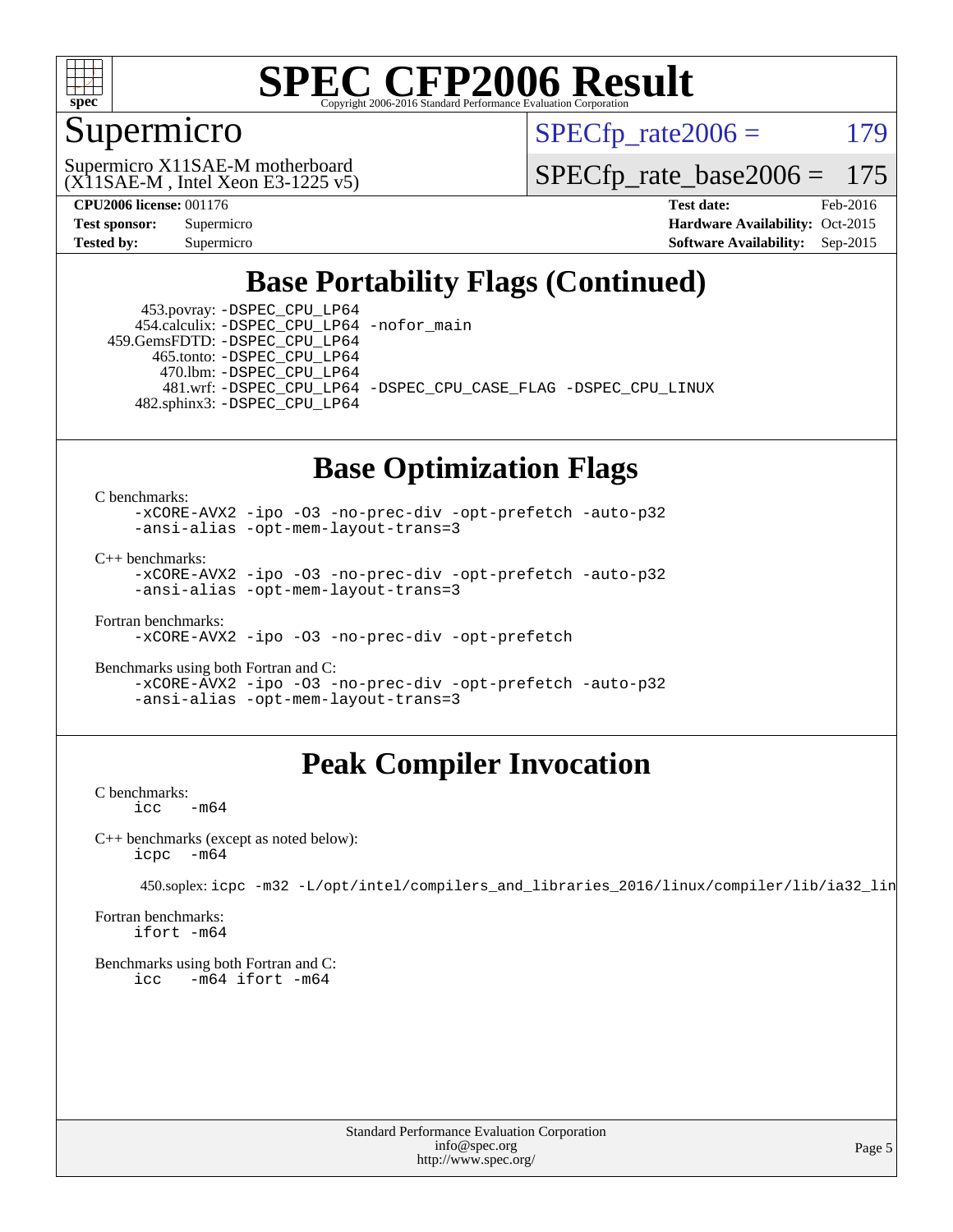

### Supermicro

 $SPECTp\_rate2006 = 179$ 

(X11SAE-M , Intel Xeon E3-1225 v5) Supermicro X11SAE-M motherboard

[SPECfp\\_rate\\_base2006 =](http://www.spec.org/auto/cpu2006/Docs/result-fields.html#SPECfpratebase2006) 175

| <b>Test sponsor:</b> | Supermicro |  |  |  |
|----------------------|------------|--|--|--|
| <b>Tested by:</b>    | Supermicro |  |  |  |

**[CPU2006 license:](http://www.spec.org/auto/cpu2006/Docs/result-fields.html#CPU2006license)** 001176 **[Test date:](http://www.spec.org/auto/cpu2006/Docs/result-fields.html#Testdate)** Feb-2016 **[Hardware Availability:](http://www.spec.org/auto/cpu2006/Docs/result-fields.html#HardwareAvailability)** Oct-2015 **[Software Availability:](http://www.spec.org/auto/cpu2006/Docs/result-fields.html#SoftwareAvailability)** Sep-2015

#### **[Peak Portability Flags](http://www.spec.org/auto/cpu2006/Docs/result-fields.html#PeakPortabilityFlags)**

 410.bwaves: [-DSPEC\\_CPU\\_LP64](http://www.spec.org/cpu2006/results/res2016q1/cpu2006-20160307-39283.flags.html#suite_peakPORTABILITY410_bwaves_DSPEC_CPU_LP64) 416.gamess: [-DSPEC\\_CPU\\_LP64](http://www.spec.org/cpu2006/results/res2016q1/cpu2006-20160307-39283.flags.html#suite_peakPORTABILITY416_gamess_DSPEC_CPU_LP64) 433.milc: [-DSPEC\\_CPU\\_LP64](http://www.spec.org/cpu2006/results/res2016q1/cpu2006-20160307-39283.flags.html#suite_peakPORTABILITY433_milc_DSPEC_CPU_LP64) 434.zeusmp: [-DSPEC\\_CPU\\_LP64](http://www.spec.org/cpu2006/results/res2016q1/cpu2006-20160307-39283.flags.html#suite_peakPORTABILITY434_zeusmp_DSPEC_CPU_LP64) 435.gromacs: [-DSPEC\\_CPU\\_LP64](http://www.spec.org/cpu2006/results/res2016q1/cpu2006-20160307-39283.flags.html#suite_peakPORTABILITY435_gromacs_DSPEC_CPU_LP64) [-nofor\\_main](http://www.spec.org/cpu2006/results/res2016q1/cpu2006-20160307-39283.flags.html#user_peakLDPORTABILITY435_gromacs_f-nofor_main) 436.cactusADM: [-DSPEC\\_CPU\\_LP64](http://www.spec.org/cpu2006/results/res2016q1/cpu2006-20160307-39283.flags.html#suite_peakPORTABILITY436_cactusADM_DSPEC_CPU_LP64) [-nofor\\_main](http://www.spec.org/cpu2006/results/res2016q1/cpu2006-20160307-39283.flags.html#user_peakLDPORTABILITY436_cactusADM_f-nofor_main) 437.leslie3d: [-DSPEC\\_CPU\\_LP64](http://www.spec.org/cpu2006/results/res2016q1/cpu2006-20160307-39283.flags.html#suite_peakPORTABILITY437_leslie3d_DSPEC_CPU_LP64) 444.namd: [-DSPEC\\_CPU\\_LP64](http://www.spec.org/cpu2006/results/res2016q1/cpu2006-20160307-39283.flags.html#suite_peakPORTABILITY444_namd_DSPEC_CPU_LP64) 447.dealII: [-DSPEC\\_CPU\\_LP64](http://www.spec.org/cpu2006/results/res2016q1/cpu2006-20160307-39283.flags.html#suite_peakPORTABILITY447_dealII_DSPEC_CPU_LP64) 450.soplex: [-D\\_FILE\\_OFFSET\\_BITS=64](http://www.spec.org/cpu2006/results/res2016q1/cpu2006-20160307-39283.flags.html#user_peakPORTABILITY450_soplex_file_offset_bits_64_438cf9856305ebd76870a2c6dc2689ab) 453.povray: [-DSPEC\\_CPU\\_LP64](http://www.spec.org/cpu2006/results/res2016q1/cpu2006-20160307-39283.flags.html#suite_peakPORTABILITY453_povray_DSPEC_CPU_LP64) 454.calculix: [-DSPEC\\_CPU\\_LP64](http://www.spec.org/cpu2006/results/res2016q1/cpu2006-20160307-39283.flags.html#suite_peakPORTABILITY454_calculix_DSPEC_CPU_LP64) [-nofor\\_main](http://www.spec.org/cpu2006/results/res2016q1/cpu2006-20160307-39283.flags.html#user_peakLDPORTABILITY454_calculix_f-nofor_main) 459.GemsFDTD: [-DSPEC\\_CPU\\_LP64](http://www.spec.org/cpu2006/results/res2016q1/cpu2006-20160307-39283.flags.html#suite_peakPORTABILITY459_GemsFDTD_DSPEC_CPU_LP64) 465.tonto: [-DSPEC\\_CPU\\_LP64](http://www.spec.org/cpu2006/results/res2016q1/cpu2006-20160307-39283.flags.html#suite_peakPORTABILITY465_tonto_DSPEC_CPU_LP64) 470.lbm: [-DSPEC\\_CPU\\_LP64](http://www.spec.org/cpu2006/results/res2016q1/cpu2006-20160307-39283.flags.html#suite_peakPORTABILITY470_lbm_DSPEC_CPU_LP64) 481.wrf: [-DSPEC\\_CPU\\_LP64](http://www.spec.org/cpu2006/results/res2016q1/cpu2006-20160307-39283.flags.html#suite_peakPORTABILITY481_wrf_DSPEC_CPU_LP64) [-DSPEC\\_CPU\\_CASE\\_FLAG](http://www.spec.org/cpu2006/results/res2016q1/cpu2006-20160307-39283.flags.html#b481.wrf_peakCPORTABILITY_DSPEC_CPU_CASE_FLAG) [-DSPEC\\_CPU\\_LINUX](http://www.spec.org/cpu2006/results/res2016q1/cpu2006-20160307-39283.flags.html#b481.wrf_peakCPORTABILITY_DSPEC_CPU_LINUX) 482.sphinx3: [-DSPEC\\_CPU\\_LP64](http://www.spec.org/cpu2006/results/res2016q1/cpu2006-20160307-39283.flags.html#suite_peakPORTABILITY482_sphinx3_DSPEC_CPU_LP64)

### **[Peak Optimization Flags](http://www.spec.org/auto/cpu2006/Docs/result-fields.html#PeakOptimizationFlags)**

[C benchmarks](http://www.spec.org/auto/cpu2006/Docs/result-fields.html#Cbenchmarks):

 433.milc: basepeak = yes  $470.1$ bm: basepeak = yes  $482$ .sphinx3: basepeak = yes

#### [C++ benchmarks:](http://www.spec.org/auto/cpu2006/Docs/result-fields.html#CXXbenchmarks)

 444.namd: [-xCORE-AVX2](http://www.spec.org/cpu2006/results/res2016q1/cpu2006-20160307-39283.flags.html#user_peakPASS2_CXXFLAGSPASS2_LDFLAGS444_namd_f-xAVX2_5f5fc0cbe2c9f62c816d3e45806c70d7)(pass 2) [-prof-gen:threadsafe](http://www.spec.org/cpu2006/results/res2016q1/cpu2006-20160307-39283.flags.html#user_peakPASS1_CXXFLAGSPASS1_LDFLAGS444_namd_prof_gen_21a26eb79f378b550acd7bec9fe4467a)(pass 1)  $-i\text{po}(pass 2) -03(pass 2) -no-prec-div(pass 2)$  $-i\text{po}(pass 2) -03(pass 2) -no-prec-div(pass 2)$  $-i\text{po}(pass 2) -03(pass 2) -no-prec-div(pass 2)$ [-par-num-threads=1](http://www.spec.org/cpu2006/results/res2016q1/cpu2006-20160307-39283.flags.html#user_peakPASS1_CXXFLAGSPASS1_LDFLAGS444_namd_par_num_threads_786a6ff141b4e9e90432e998842df6c2)(pass 1) [-opt-mem-layout-trans=3](http://www.spec.org/cpu2006/results/res2016q1/cpu2006-20160307-39283.flags.html#user_peakPASS2_CXXFLAGS444_namd_f-opt-mem-layout-trans_a7b82ad4bd7abf52556d4961a2ae94d5)(pass 2) [-prof-use](http://www.spec.org/cpu2006/results/res2016q1/cpu2006-20160307-39283.flags.html#user_peakPASS2_CXXFLAGSPASS2_LDFLAGS444_namd_prof_use_bccf7792157ff70d64e32fe3e1250b55)(pass 2) [-fno-alias](http://www.spec.org/cpu2006/results/res2016q1/cpu2006-20160307-39283.flags.html#user_peakCXXOPTIMIZE444_namd_f-no-alias_694e77f6c5a51e658e82ccff53a9e63a) [-auto-ilp32](http://www.spec.org/cpu2006/results/res2016q1/cpu2006-20160307-39283.flags.html#user_peakCXXOPTIMIZE444_namd_f-auto-ilp32)

447.dealII: basepeak = yes

 450.soplex: [-xCORE-AVX2](http://www.spec.org/cpu2006/results/res2016q1/cpu2006-20160307-39283.flags.html#user_peakPASS2_CXXFLAGSPASS2_LDFLAGS450_soplex_f-xAVX2_5f5fc0cbe2c9f62c816d3e45806c70d7)(pass 2) [-prof-gen:threadsafe](http://www.spec.org/cpu2006/results/res2016q1/cpu2006-20160307-39283.flags.html#user_peakPASS1_CXXFLAGSPASS1_LDFLAGS450_soplex_prof_gen_21a26eb79f378b550acd7bec9fe4467a)(pass 1)  $-i\text{po}(pass 2) -\tilde{O}3(pass 2)$  -no- $\bar{p}rec-div(pass 2)$ [-par-num-threads=1](http://www.spec.org/cpu2006/results/res2016q1/cpu2006-20160307-39283.flags.html#user_peakPASS1_CXXFLAGSPASS1_LDFLAGS450_soplex_par_num_threads_786a6ff141b4e9e90432e998842df6c2)(pass 1) [-opt-mem-layout-trans=3](http://www.spec.org/cpu2006/results/res2016q1/cpu2006-20160307-39283.flags.html#user_peakPASS2_CXXFLAGS450_soplex_f-opt-mem-layout-trans_a7b82ad4bd7abf52556d4961a2ae94d5)(pass 2) [-prof-use](http://www.spec.org/cpu2006/results/res2016q1/cpu2006-20160307-39283.flags.html#user_peakPASS2_CXXFLAGSPASS2_LDFLAGS450_soplex_prof_use_bccf7792157ff70d64e32fe3e1250b55)(pass 2) [-opt-malloc-options=3](http://www.spec.org/cpu2006/results/res2016q1/cpu2006-20160307-39283.flags.html#user_peakOPTIMIZE450_soplex_f-opt-malloc-options_13ab9b803cf986b4ee62f0a5998c2238)

```
 453.povray: -xCORE-AVX2(pass 2) -prof-gen:threadsafe(pass 1)
-no-prec-div(pass 2)-par-num-threads=1(pass 1) -opt-mem-layout-trans=3(pass 2)
-prof-use(pass 2) -unroll4 -ansi-alias
```
Continued on next page

```
Standard Performance Evaluation Corporation
      info@spec.org
   http://www.spec.org/
```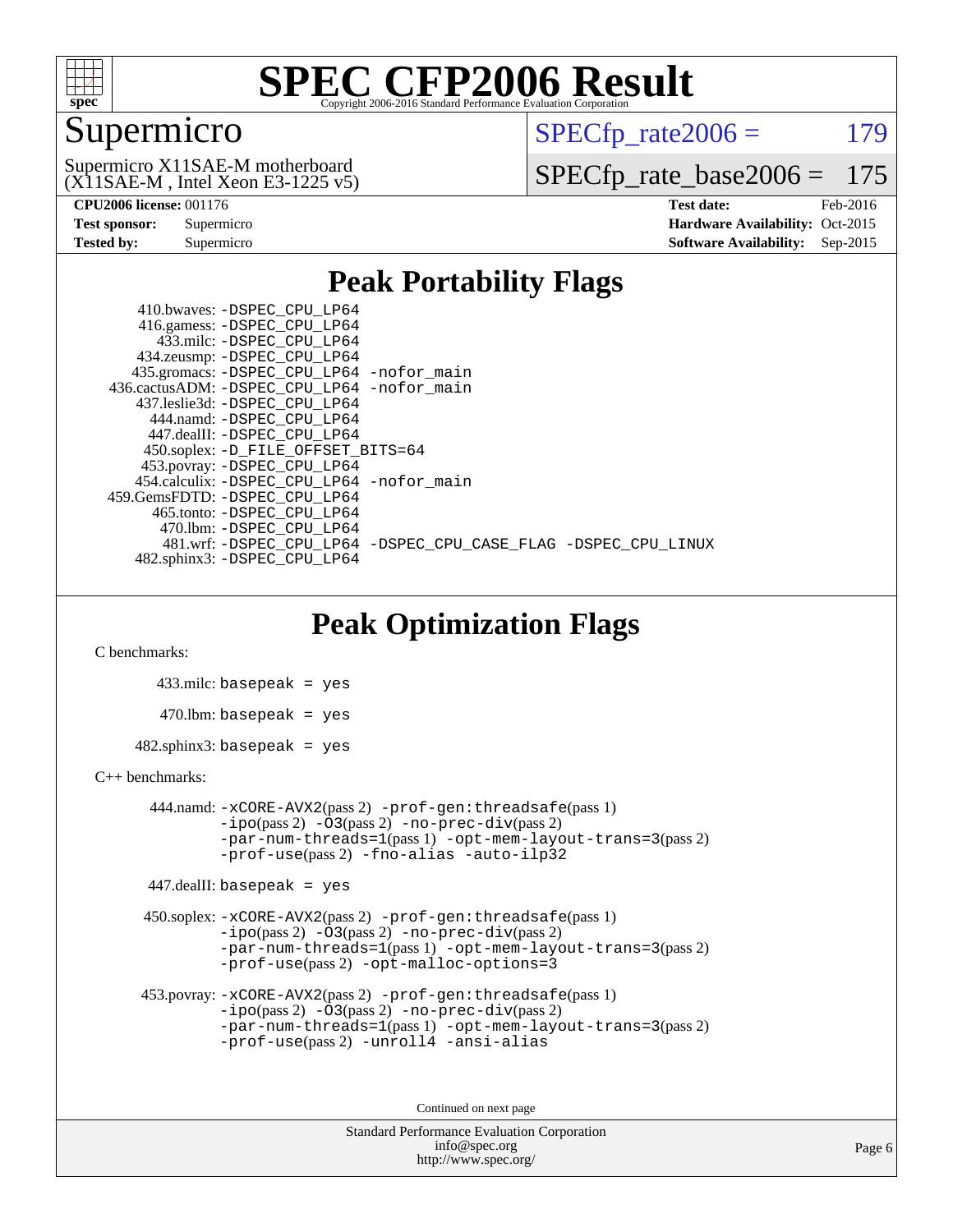

Supermicro

 $SPECTp\_rate2006 = 179$ 

(X11SAE-M , Intel Xeon E3-1225 v5) Supermicro X11SAE-M motherboard

[SPECfp\\_rate\\_base2006 =](http://www.spec.org/auto/cpu2006/Docs/result-fields.html#SPECfpratebase2006) 175

**[CPU2006 license:](http://www.spec.org/auto/cpu2006/Docs/result-fields.html#CPU2006license)** 001176 **[Test date:](http://www.spec.org/auto/cpu2006/Docs/result-fields.html#Testdate)** Feb-2016 **[Test sponsor:](http://www.spec.org/auto/cpu2006/Docs/result-fields.html#Testsponsor)** Supermicro Supermicro **[Hardware Availability:](http://www.spec.org/auto/cpu2006/Docs/result-fields.html#HardwareAvailability)** Oct-2015 **[Tested by:](http://www.spec.org/auto/cpu2006/Docs/result-fields.html#Testedby)** Supermicro **Supermicro [Software Availability:](http://www.spec.org/auto/cpu2006/Docs/result-fields.html#SoftwareAvailability)** Sep-2015

### **[Peak Optimization Flags \(Continued\)](http://www.spec.org/auto/cpu2006/Docs/result-fields.html#PeakOptimizationFlags)**

[Fortran benchmarks](http://www.spec.org/auto/cpu2006/Docs/result-fields.html#Fortranbenchmarks):

 $410.bwaves: basepeak = yes$  416.gamess: [-xCORE-AVX2](http://www.spec.org/cpu2006/results/res2016q1/cpu2006-20160307-39283.flags.html#user_peakPASS2_FFLAGSPASS2_LDFLAGS416_gamess_f-xAVX2_5f5fc0cbe2c9f62c816d3e45806c70d7)(pass 2) [-prof-gen:threadsafe](http://www.spec.org/cpu2006/results/res2016q1/cpu2006-20160307-39283.flags.html#user_peakPASS1_FFLAGSPASS1_LDFLAGS416_gamess_prof_gen_21a26eb79f378b550acd7bec9fe4467a)(pass 1) [-ipo](http://www.spec.org/cpu2006/results/res2016q1/cpu2006-20160307-39283.flags.html#user_peakPASS2_FFLAGSPASS2_LDFLAGS416_gamess_f-ipo)(pass 2) [-O3](http://www.spec.org/cpu2006/results/res2016q1/cpu2006-20160307-39283.flags.html#user_peakPASS2_FFLAGSPASS2_LDFLAGS416_gamess_f-O3)(pass 2) [-no-prec-div](http://www.spec.org/cpu2006/results/res2016q1/cpu2006-20160307-39283.flags.html#user_peakPASS2_FFLAGSPASS2_LDFLAGS416_gamess_f-no-prec-div)(pass 2) [-par-num-threads=1](http://www.spec.org/cpu2006/results/res2016q1/cpu2006-20160307-39283.flags.html#user_peakPASS1_FFLAGSPASS1_LDFLAGS416_gamess_par_num_threads_786a6ff141b4e9e90432e998842df6c2)(pass 1) [-prof-use](http://www.spec.org/cpu2006/results/res2016q1/cpu2006-20160307-39283.flags.html#user_peakPASS2_FFLAGSPASS2_LDFLAGS416_gamess_prof_use_bccf7792157ff70d64e32fe3e1250b55)(pass 2) [-unroll2](http://www.spec.org/cpu2006/results/res2016q1/cpu2006-20160307-39283.flags.html#user_peakOPTIMIZE416_gamess_f-unroll_784dae83bebfb236979b41d2422d7ec2) [-inline-level=0](http://www.spec.org/cpu2006/results/res2016q1/cpu2006-20160307-39283.flags.html#user_peakOPTIMIZE416_gamess_f-inline-level_318d07a09274ad25e8d15dbfaa68ba50) [-scalar-rep-](http://www.spec.org/cpu2006/results/res2016q1/cpu2006-20160307-39283.flags.html#user_peakOPTIMIZE416_gamess_f-disablescalarrep_abbcad04450fb118e4809c81d83c8a1d) 434.zeusmp: basepeak = yes 437.leslie3d: basepeak = yes 459.GemsFDTD: basepeak = yes 465.tonto: [-xCORE-AVX2](http://www.spec.org/cpu2006/results/res2016q1/cpu2006-20160307-39283.flags.html#user_peakPASS2_FFLAGSPASS2_LDFLAGS465_tonto_f-xAVX2_5f5fc0cbe2c9f62c816d3e45806c70d7)(pass 2) [-prof-gen:threadsafe](http://www.spec.org/cpu2006/results/res2016q1/cpu2006-20160307-39283.flags.html#user_peakPASS1_FFLAGSPASS1_LDFLAGS465_tonto_prof_gen_21a26eb79f378b550acd7bec9fe4467a)(pass 1)  $-ipo(pass 2)$  $-ipo(pass 2)$   $-03(pass 2)$   $-no-prec-div(pass 2)$  $-no-prec-div(pass 2)$ [-par-num-threads=1](http://www.spec.org/cpu2006/results/res2016q1/cpu2006-20160307-39283.flags.html#user_peakPASS1_FFLAGSPASS1_LDFLAGS465_tonto_par_num_threads_786a6ff141b4e9e90432e998842df6c2)(pass 1) [-prof-use](http://www.spec.org/cpu2006/results/res2016q1/cpu2006-20160307-39283.flags.html#user_peakPASS2_FFLAGSPASS2_LDFLAGS465_tonto_prof_use_bccf7792157ff70d64e32fe3e1250b55)(pass 2) [-unroll4](http://www.spec.org/cpu2006/results/res2016q1/cpu2006-20160307-39283.flags.html#user_peakOPTIMIZE465_tonto_f-unroll_4e5e4ed65b7fd20bdcd365bec371b81f) [-auto](http://www.spec.org/cpu2006/results/res2016q1/cpu2006-20160307-39283.flags.html#user_peakOPTIMIZE465_tonto_f-auto) [-inline-calloc](http://www.spec.org/cpu2006/results/res2016q1/cpu2006-20160307-39283.flags.html#user_peakOPTIMIZE465_tonto_f-inline-calloc) [-opt-malloc-options=3](http://www.spec.org/cpu2006/results/res2016q1/cpu2006-20160307-39283.flags.html#user_peakOPTIMIZE465_tonto_f-opt-malloc-options_13ab9b803cf986b4ee62f0a5998c2238) [Benchmarks using both Fortran and C](http://www.spec.org/auto/cpu2006/Docs/result-fields.html#BenchmarksusingbothFortranandC): 435.gromacs: [-xCORE-AVX2](http://www.spec.org/cpu2006/results/res2016q1/cpu2006-20160307-39283.flags.html#user_peakPASS2_CFLAGSPASS2_FFLAGSPASS2_LDFLAGS435_gromacs_f-xAVX2_5f5fc0cbe2c9f62c816d3e45806c70d7)(pass 2) [-prof-gen:threadsafe](http://www.spec.org/cpu2006/results/res2016q1/cpu2006-20160307-39283.flags.html#user_peakPASS1_CFLAGSPASS1_FFLAGSPASS1_LDFLAGS435_gromacs_prof_gen_21a26eb79f378b550acd7bec9fe4467a)(pass 1) [-ipo](http://www.spec.org/cpu2006/results/res2016q1/cpu2006-20160307-39283.flags.html#user_peakPASS2_CFLAGSPASS2_FFLAGSPASS2_LDFLAGS435_gromacs_f-ipo)(pass 2) [-O3](http://www.spec.org/cpu2006/results/res2016q1/cpu2006-20160307-39283.flags.html#user_peakPASS2_CFLAGSPASS2_FFLAGSPASS2_LDFLAGS435_gromacs_f-O3)(pass 2) [-no-prec-div](http://www.spec.org/cpu2006/results/res2016q1/cpu2006-20160307-39283.flags.html#user_peakPASS2_CFLAGSPASS2_FFLAGSPASS2_LDFLAGS435_gromacs_f-no-prec-div)(pass 2) [-par-num-threads=1](http://www.spec.org/cpu2006/results/res2016q1/cpu2006-20160307-39283.flags.html#user_peakPASS1_CFLAGSPASS1_FFLAGSPASS1_LDFLAGS435_gromacs_par_num_threads_786a6ff141b4e9e90432e998842df6c2)(pass 1) [-opt-mem-layout-trans=3](http://www.spec.org/cpu2006/results/res2016q1/cpu2006-20160307-39283.flags.html#user_peakPASS2_CFLAGS435_gromacs_f-opt-mem-layout-trans_a7b82ad4bd7abf52556d4961a2ae94d5)(pass 2) [-prof-use](http://www.spec.org/cpu2006/results/res2016q1/cpu2006-20160307-39283.flags.html#user_peakPASS2_CFLAGSPASS2_FFLAGSPASS2_LDFLAGS435_gromacs_prof_use_bccf7792157ff70d64e32fe3e1250b55)(pass 2) [-opt-prefetch](http://www.spec.org/cpu2006/results/res2016q1/cpu2006-20160307-39283.flags.html#user_peakOPTIMIZE435_gromacs_f-opt-prefetch) [-auto-ilp32](http://www.spec.org/cpu2006/results/res2016q1/cpu2006-20160307-39283.flags.html#user_peakCOPTIMIZE435_gromacs_f-auto-ilp32)  $436.cactusADM:basepeak = yes$  454.calculix: basepeak = yes  $481.$ wrf: basepeak = yes The flags files that were used to format this result can be browsed at <http://www.spec.org/cpu2006/flags/Intel-ic16.0-official-linux64.html> <http://www.spec.org/cpu2006/flags/Supermicro-Platform-Settings-V1.2-revH.html>

You can also download the XML flags sources by saving the following links: <http://www.spec.org/cpu2006/flags/Intel-ic16.0-official-linux64.xml> <http://www.spec.org/cpu2006/flags/Supermicro-Platform-Settings-V1.2-revH.xml>